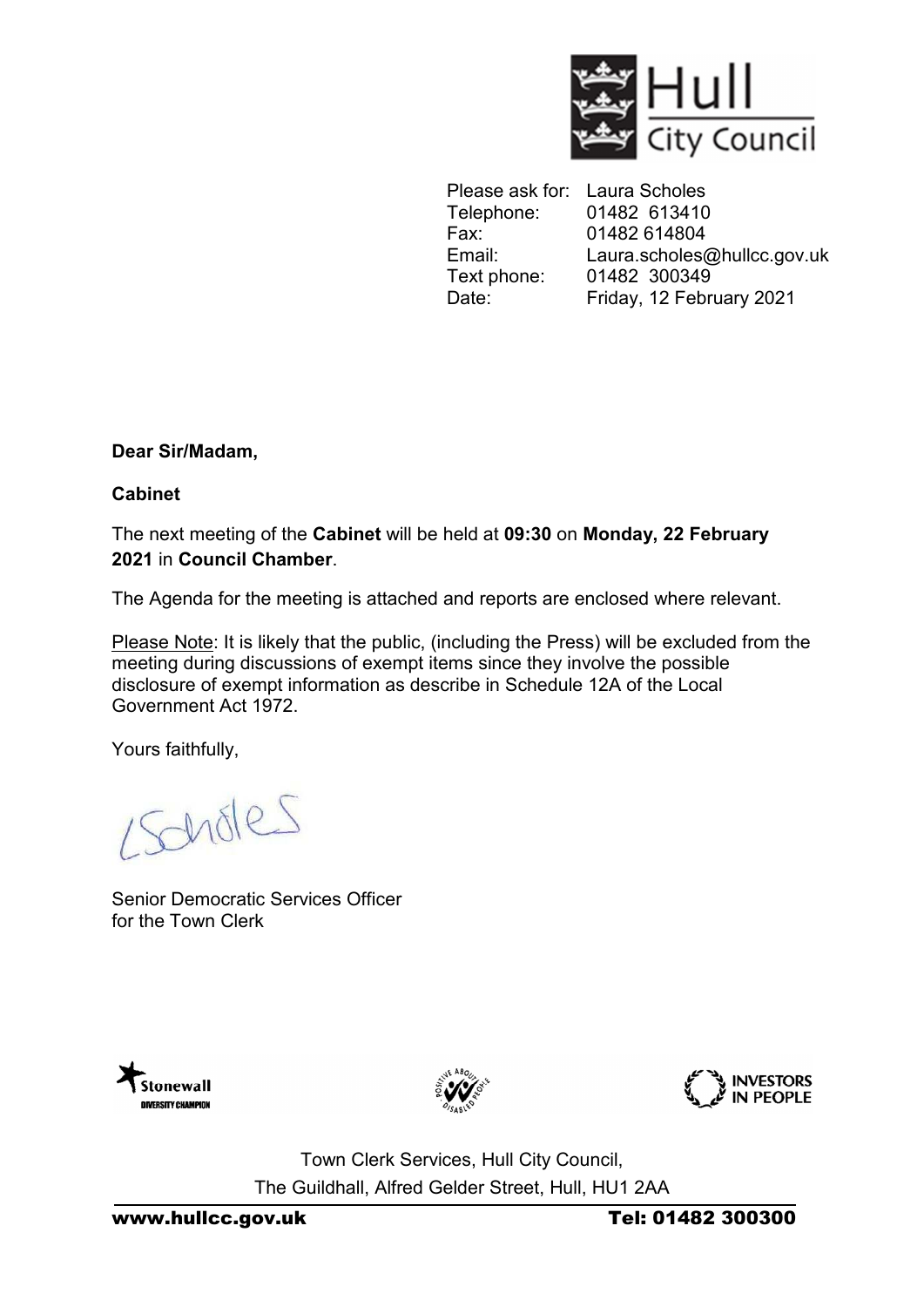#### **Cabinet**

#### To: **Membership:**

 Councillors Black, Brady, Clark, Craker, Hale, Harrison, Lunn, Pantelakis, Thompson M, **Webster** 

#### **For Information:**

Leader of the Liberal Democrat Group Leader of the Conservative and Unionist Group Councillor Chaytor, Chair of Overview and Scrutiny Management Committee

#### **Officers:**

Matt Jukes, Chief Executive Pauline Turner, Director of Children's, Young people and Family Services Julia Weldon, Director of Public Health and Adult Services Mark Jones, Director of Regeneration Ian Anderson, Director of Legal Services and Partnerships David Bell, Director of Finance and Transformation Laura Scholes, Senior Democratic Services officer (x4 + x6 Public Sets)

#### **Public Sets:**

Guildhall Reception (Public Set) Reference Library (Public Set)

**Please note that due to the current public health situation in relation to the COVID-19 outbreak and in accordance with the Coronavirus Act (2020) s. 78 and the subsequent Local Authorities and Police and Crime Panels (Coronavirus) (Flexibility of Local Authority and Police and Crime Panel Meetings) (England and Wales) Regulations (2020) this meeting will be available to view online here:** <http://www.hullcc.nucast.live/>

**Elected Members, Officers and members of the public, where they wish to make representations, who will be attending this meeting remotely will be provided with joining instructions separately.**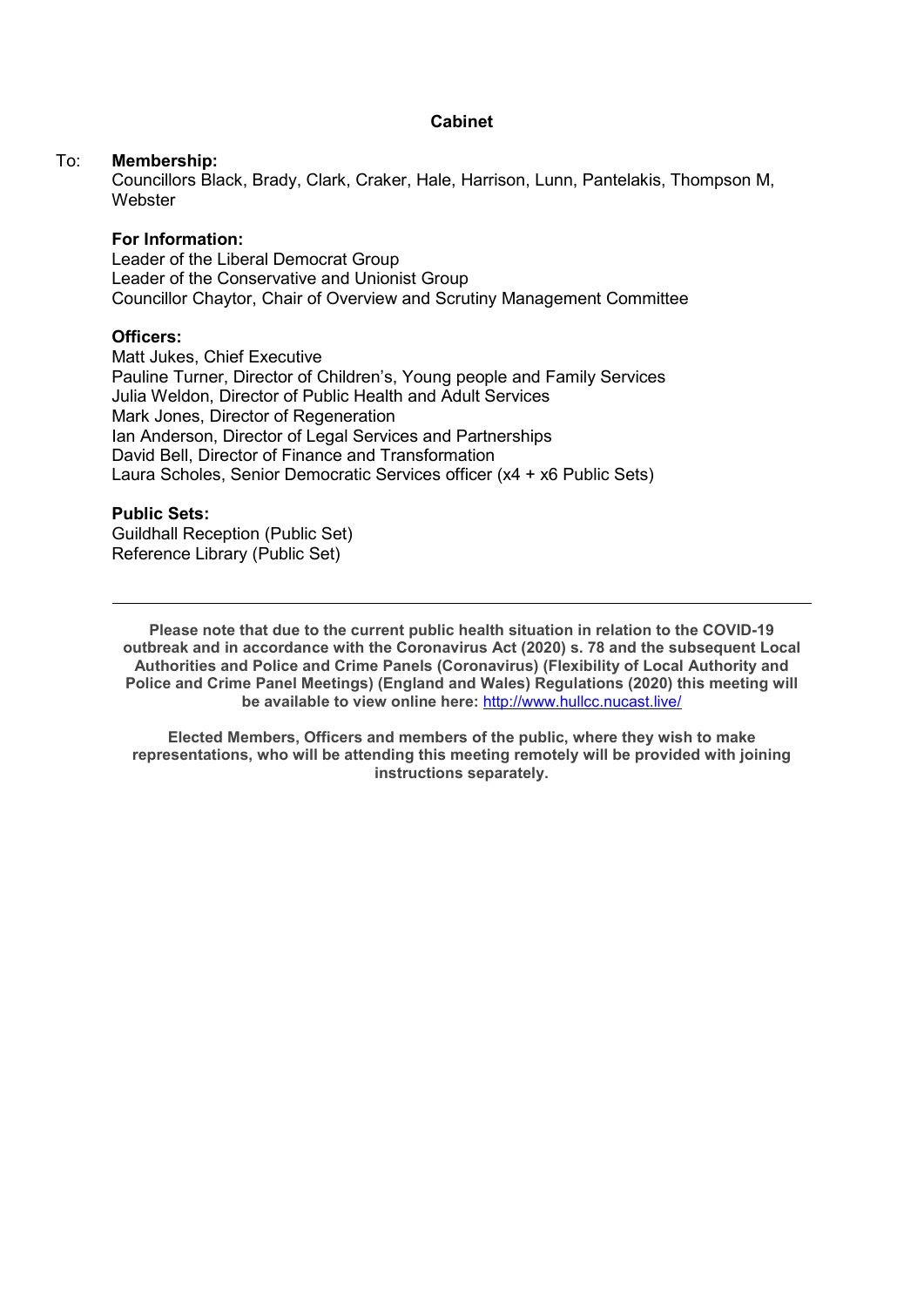#### **Cabinet 09:30** on **Monday, 22 February 2021**

## **Council Chamber**

# **A G E N D A**

### **PROCEDURAL ITEMS**

#### 1 **Apologies**

To receive apologies for those Members who are unable to attend the meeting.

# 2 **Declarations of Interest**

To remind Members of the need to record the existence and nature of any Personal and Discloseable Pecuniary interest in items on the agenda, in accordance with the Member Code of Conduct.

(Members Code of Conduct - Part D1 of the Constitution)

## 3 **Minutes of the Meeting held on 25th January 2021**

7 - 14

To approve the minutes as a true and correct record.

#### 4 **Public Questions**

There will be a period of up to 15 minutes during which members of the Cabinet will answer questions put by members of the public on matters of policy or decisions normally made by the Cabinet. Any person or organisation wishing to put a question should contact Laura Scholes, Senior Democratic Services Officer at the Guildhall for guidance on the procedure.

As the agenda for the meeting is to be considered under the Council's formal committee procedure, rather than as a public forum, the public will not be able to participate in the Cabinet's discussions on the items on the agenda that follow below.

#### **NON-EXEMPT ITEMS**

#### **Key Decisions**

# 5 **Council Budget Reports 2021/22**

15 - 20

This report sets out the suite of reports to be considered by Council on 25 February 2021.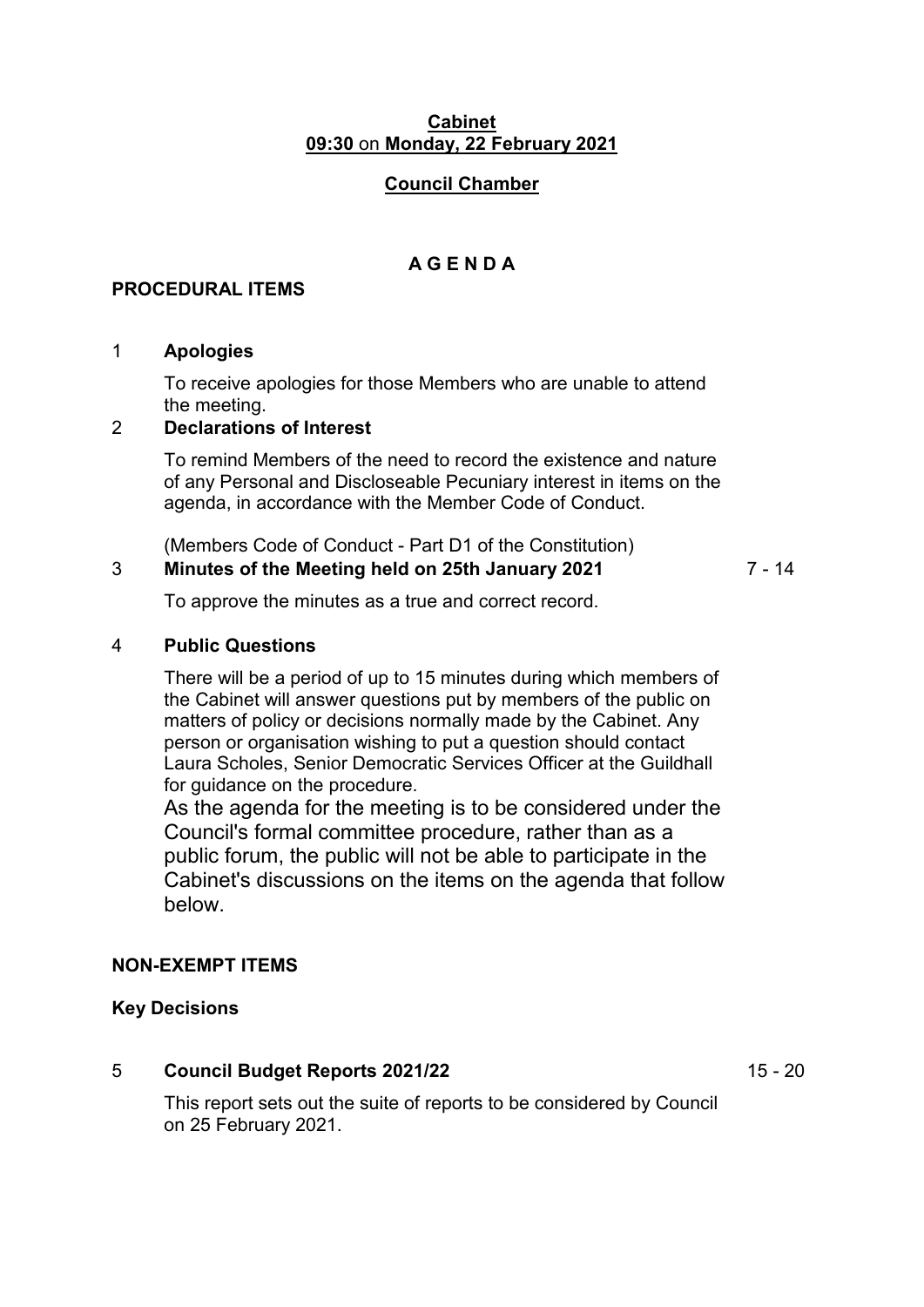| 6               | General Fund Revenue Budget 2021/22 and Medium Term                                                                                                                                                                                                            | $21 - 154$     |
|-----------------|----------------------------------------------------------------------------------------------------------------------------------------------------------------------------------------------------------------------------------------------------------------|----------------|
|                 | <b>Financial Plan 2022/23 to 2023/24</b>                                                                                                                                                                                                                       |                |
|                 | This report provides the suite of assumptions and technical<br>underpinnings for the Leader's Budget Statement and the savings<br>proposals as well as the levels of Council Tax arising from the<br>Leader's Budget Proposals for 2021/22.                    |                |
| $\overline{7}$  | Review of Locally Defined Discounts for Council Tax in 2021/22                                                                                                                                                                                                 | $155 -$<br>174 |
|                 | This report sets out the locally defined Council Tax discounts for<br>2021/22 for consideration.                                                                                                                                                               |                |
| 8               | Capital Strategy 2021-22 to 2023-24                                                                                                                                                                                                                            | $175 -$<br>192 |
|                 | This report seeks approval of the Council's 2021/22 Capital Strategy<br>which incorporates the 2021/22 to 2023/24 Capital Programme.                                                                                                                           |                |
| 9               | Housing Revenue Account Budget Setting 2021/2022 and                                                                                                                                                                                                           | 193 -<br>246   |
|                 | <b>Beyond Report of the Leader of the Council</b>                                                                                                                                                                                                              |                |
|                 | This report sets out the Leader's Housing Revenue Account Budget<br>2021/2022.                                                                                                                                                                                 |                |
| 10 <sup>1</sup> | <b>Treasury Management Strategy Statement, Minimum Revenue</b>                                                                                                                                                                                                 | $247 -$        |
|                 | <b>Provision Policy Statement and Annual Investment Strategy</b>                                                                                                                                                                                               | 308            |
|                 | 2021-22                                                                                                                                                                                                                                                        |                |
|                 | This report sets out the details of the Treasury Management<br>Strategy Statement (incorporating Prudential and Treasury<br>Indicators), Minimum Revenue Provision Policy Statement and<br>Annual Investment Strategy proposed for the financial year 2021-22. |                |
| 11              | Draft Supplementary Planning Document (SPD 17): Craven Park                                                                                                                                                                                                    | $309 -$        |
|                 | <b>Masterplan</b>                                                                                                                                                                                                                                              | 330            |
|                 | This report seeks approval of the draft SPD 'Craven Park<br>masterplan' for a consultation period of 6 weeks.                                                                                                                                                  |                |
| 12              | <b>Supplementary Planning Document 6 East Carr</b>                                                                                                                                                                                                             | $331 -$<br>542 |
|                 | This report sets out the revised Supplementary Planning Document<br>and seeks approval for a further four week public consultation ahead<br>of adopting the guidance as supplementary to the Hull Local Plan<br>2016-32.                                       |                |
|                 | (NB: Appendix 3 is available on CMIS has been placed on deposit in<br>the Group Offices and Members' Information.)                                                                                                                                             |                |